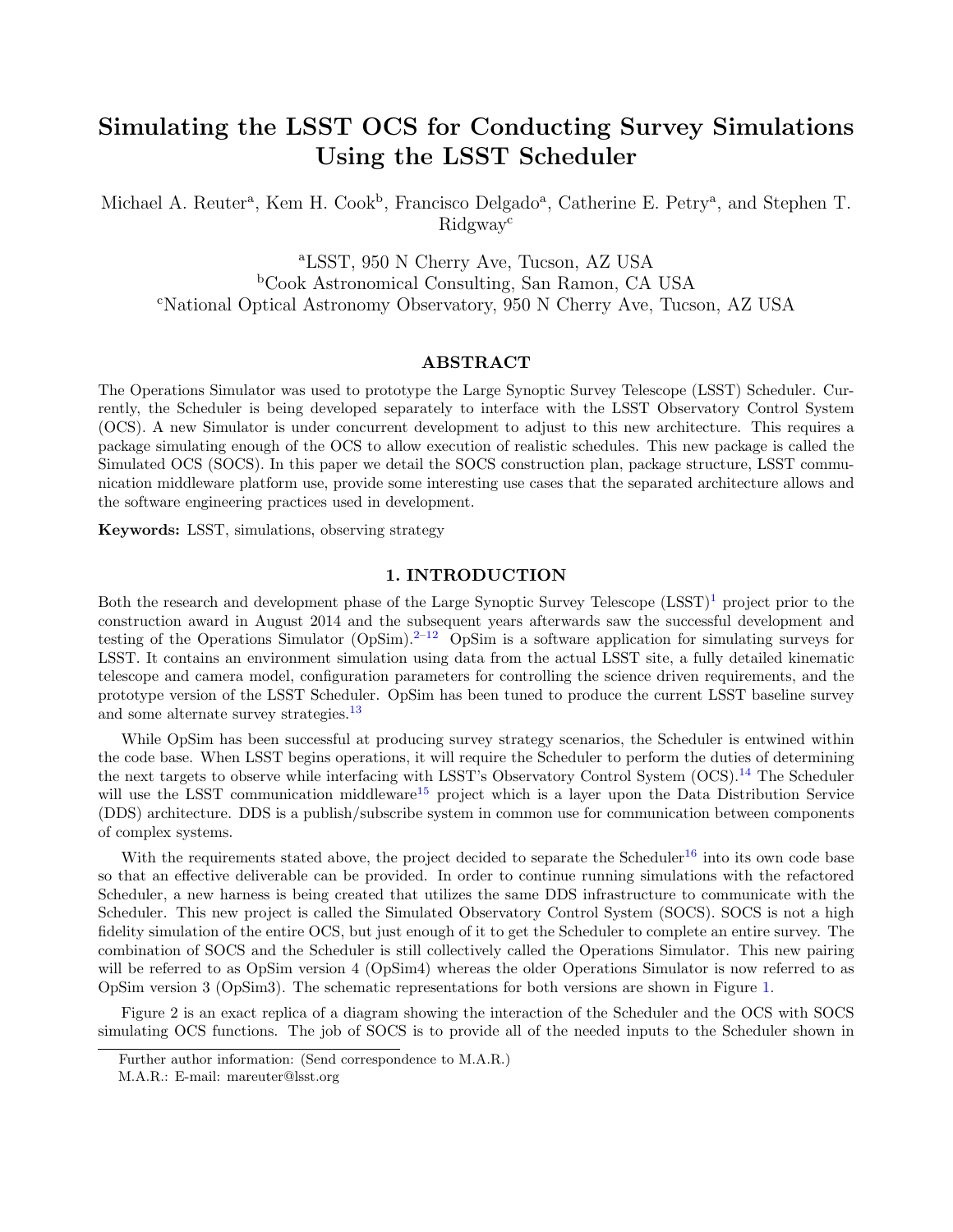

<span id="page-1-0"></span>Figure 1. The left figure schematically shows the operational bounding box for OpSim version 3. This clearly indicates the buried nature of the Scheduler within the confines of OpSim. The right figure schematically shows the operational bounding box for OpSim version 4. This shows the newly separated nature of the two components which allows for development and usage flexibility.



<span id="page-1-1"></span>Figure 2. This diagram shows the DDS communication pathways between the SOCS and Scheduler systems.

this diagram. Central to this is the communications middleware via which information flows between SOCS and the Scheduler. Key to the design of SOCS is the ability to simulate a survey either deterministically or with stochastic variation in a variety of inputs. This is needed to understand the behavior of simulated surveys when the Scheduler is not provided completely accurate environmental data due to rapid variation in the environment, and also when the Scheduler's observatory model is not a completely accurate model of the real observatory.

#### 2. CONSTRUCTION

Since SOCS and the Scheduler have interdependent functionality, the developed construction plans are tightly coupled. The schedules for both products are aligned so that software releases appear simultaneously. The first goal in the construction process is to create a version that replaces all of the functionality offered by OpSim3 with a few improvements added. The construction will proceed with adding more features to the system until the Scheduler is delivered to the project completing a major milestone. There will be continued development after the delivery to implement more features of the system that have been requested.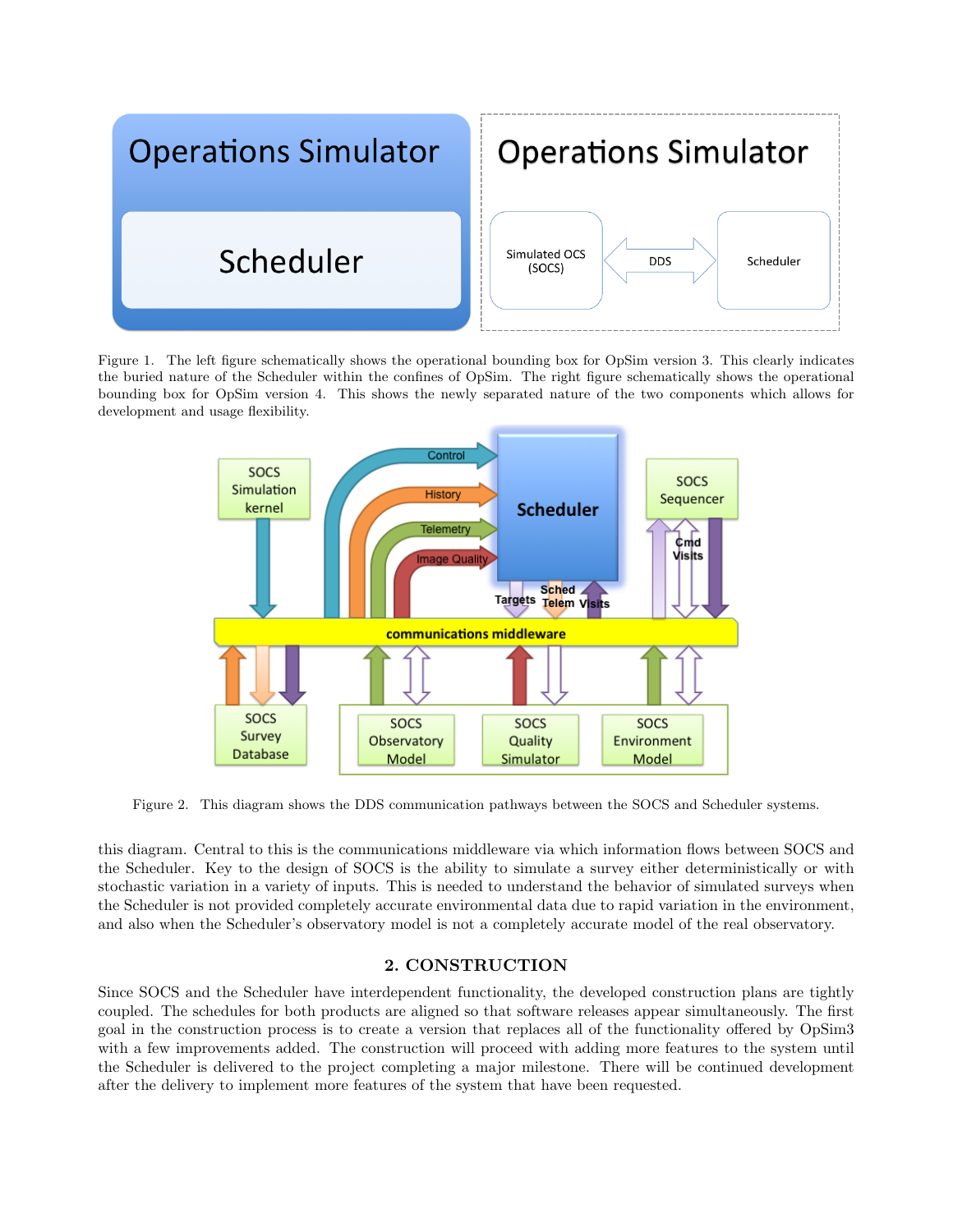The following description provides the proposed release versions and the functionality required from each version. The version 1.0 release represents the OpSim3 replacement milestone and is slated for the fall of 2016. The version 1.5 release represents the milestone of the Scheduler delivery to the project.

- v0.2 SOCS interface with DDS, Implement basic configuration system, Implement basic survey database system, Simulation kernel and time handling, sequencer with target handling, Inherit from Scheduler observatory model, Interface with Scheduler exchanging fixed list of targets
- v0.3 Implement slewing and visit behavior for observatory model, Implement observing behavior in sequencer, Integrate storage of target and observation information in survey database, Track slew information in survey database, Implement configuration for area distribution proposals
- v1.0 Implement configuration for time-dependent proposals, Configure Scheduler via DDS topics, Implement environmental model, Incorporate weather and seeing data, Implement downtime information, Implement filter swaps during new moon
- v1.1 Implement configuration and support development of look-ahead for area distribution proposals, Implement non-deterministic downtime, Implement non-deterministic weather
- v1.2 Implement configuration and support development of look-ahead for time-dependent proposals
- v1.3 Evaluate and implement performance enhancements
- v1.4 Implement warm start process for Scheduler, Implement image quality feedback simulation, Implement degraded operations mode simulation
- v1.5 Implement and support dithering in Scheduler
- v2.0 Implement publication of future targets from Scheduler
- v2.1 Implement weather forecast data
- v2.2 Implement configuration for alternate Scheduler optimization algorithms

## 3. DESIGN

The design of SOCS inherits from lessons learned in building OpSim3. Among those is a desire for a more modular approach to the software with some parts of the Application Programming Interface (API) available for use outside the main steering program. Figure [3](#page-3-0) shows the top-level component diagram. It contains both module definitions as well as information flow between components and between SOCS and the Scheduler.

## 3.1 Modules

The code is divided into modules with each one characterized by a particular set of behaviors and responsibilities for the system. Descriptions of the modules are given in the following sections.

## 3.1.1 Simulation Kernel

The Simulation Kernel is responsible for the main control flow of the simulator. There is a Simulator class which handles the orchestration of the different steps within the survey simulation. The TimeHandler class is clock for running the survey simulation. The timestamps provided by this class are updated faster than real time since it does not have to wait for any subsystem to return information. However, the timestamps run from the beginning of the survey until its finish. Finally, there is the Sequencer which mimics some of the behavior of its OCS counterpart. This class is responsible for performing the observation cycle on the requested target that was given by the Scheduler.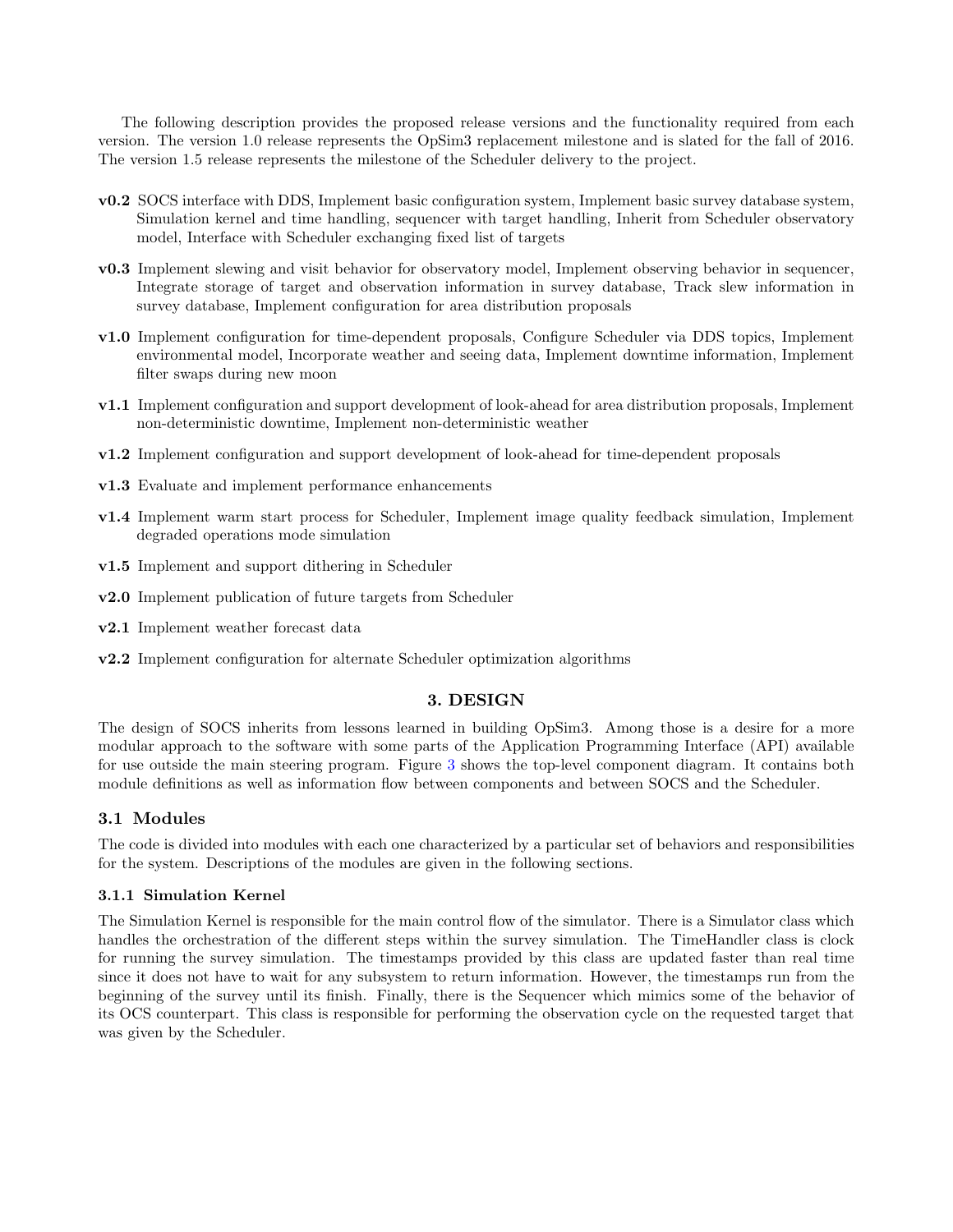

<span id="page-3-0"></span>Figure 3. This diagram shows the block level components for the SOCS design as well as the information flow both internal and external to SOCS.

## 3.1.2 Observatory Model

The Observatory Model contains the representation of the "real" LSST observatory. It uses as an aggregate of the Observatory Model from the Scheduler. The Scheduler's model will always be an ideal version of the real observatory. However, the SOCS Observatory Model is constructed for allowing perturbations of the various model parameters. This allows for testing of engineering scenarios of degraded observatory performance. This module also houses container classes used for gathering information about the observatory for inclusion in the survey database.

## 3.1.3 Survey Database

This module handles the creation and interactions for the generated survey database. It contains functions that specify the information content of the different tables and then constructs the actual instances of those tables. There are functions that also aid in the ability to map data from DDS topics and other SOCS information structures onto the appropriate columns for a given table. The SocsDB class is the main orchestrator of survey database interactions. It is responsible for creating the database, gathering the data for output and actually performing the database writes. The system uses SQLAlchemy<sup>[17](#page-7-5)</sup> to handle the different database backends and is currently configured to output to a MariaDB<sup>[18](#page-7-6)</sup> or a SQLite<sup>[19](#page-7-7)</sup> database.

# 3.1.4 Environmental Model

The Environmental Model will contain classes that handle digesting and distributing environment information, such as weather and astronomical sky conditions, to the Scheduler. This module is due to reach development status about the time this paper is presented at the conference, so specific details are not available. Weather and seeing data from the LSST site will be stored in a digested format. The code will also allow overriding of that data so long as it's in a similar format. The module classes will be responsible for consuming the digested data and converting it into topics that are then passed to the Scheduler.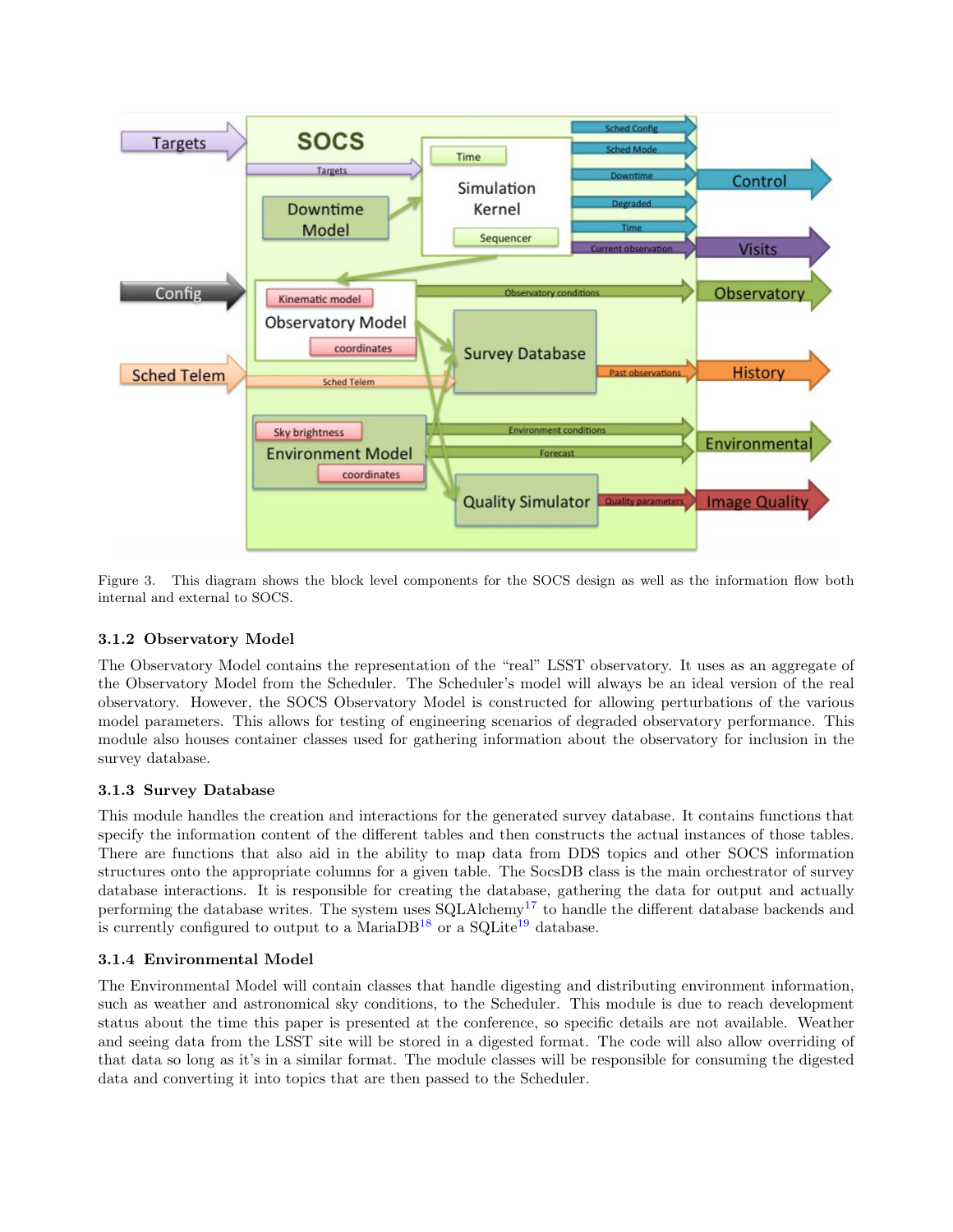#### 3.1.5 Quality Simulator

While this module has not reached the development stage of the construction plan, it also has a known set of functionality. It will contain classes that mimic some the information from the Data Management Level 1 products.<sup>[20](#page-7-8)</sup> The main focus is the image feedback on quantities like seeing, transparency and other quality metrics. This system will be engineered to provide a mechanism for occasionally making a recently completed visit violate image quality constraints. This information will be fed back to the Scheduler and the winning proposals for that visit will need to determine how the quality factors effect their completeness requirements.

## 3.1.6 SAL

While this module is not on the diagram, it is designed to help handle the interaction between other classes and the LSST middleware's Software Abstraction Layer (SAL). The main class, called SalManager, allows for easy creation and setting of publish and subscribe topics that are the backbone of the communication between SOCS and the Scheduler. This class also provides an easy mechanism for performing the actual publishing of topics and receiving the subscribed topics.

# 3.1.7 Configuration

This is another module not on the diagram, but one that keeps the baseline LSST survey configuration. It uses a configuration system that is available from the LSST Data Management software stack.<sup>[21](#page-7-9)</sup> The classes contain the appropriate configuration parameters for the baseline survey and the configuration system provides a mechanism to override those values without changing the code. There are also classes which interface the configuration parameters to the configuration DDS topics that need to be passed to the Scheduler.

# 3.2 Information Flow

We will now describe the content of the external information flow for SOCS. Each arrow represents one or more DDS topics. For reference the Observatory and Environmental arrows in Figure [3](#page-3-0) are bundled together as the Telemetry arrow from Figure [2.](#page-1-1)

## 3.2.1 Control

This arrow consists of many different topics. The main one is the exchange of a timestamp during the simulation. This timestamp represents the calendar time prior to the upcoming visit. Multiple topics are used to handle configuration of the various Scheduler components. Other topics include downtime notifications and possible degraded modes for the observatory

## 3.2.2 Visits

This arrow consists of an observation topic from the visit of the field requested via the Scheduler target. This topic contains information like the time the visit started, actual number and duration of exposures, total time of visit, actual field position observed (RA, Dec), filter used in observation, sky brightness, clouds (or transparency), field separation from moon, etc.

## 3.2.3 Environment

This contains multiple topics for exchange of environmental conditions. Clouds (or transparency), seeing, weather data (temperature, pressure, wind speed and direction, etc.) and weather forecasting data are provided. Topics like clouds and seeing are provided as a grid of information for the whole sky. The grid resolution is determined by the Scheduler requirements.

## 3.2.4 Observatory

This arrow contains a single topic that is exchanged prior to the upcoming visit. It contains the current pointing location, tracking state, telescope, dome and rotator positions and the camera filter state information.

## 3.2.5 Image Quality

This arrow contains a topic with image quality parameters from a recent visit. It will contain an overall image quality factor and calculated seeing and transparency for the visit field.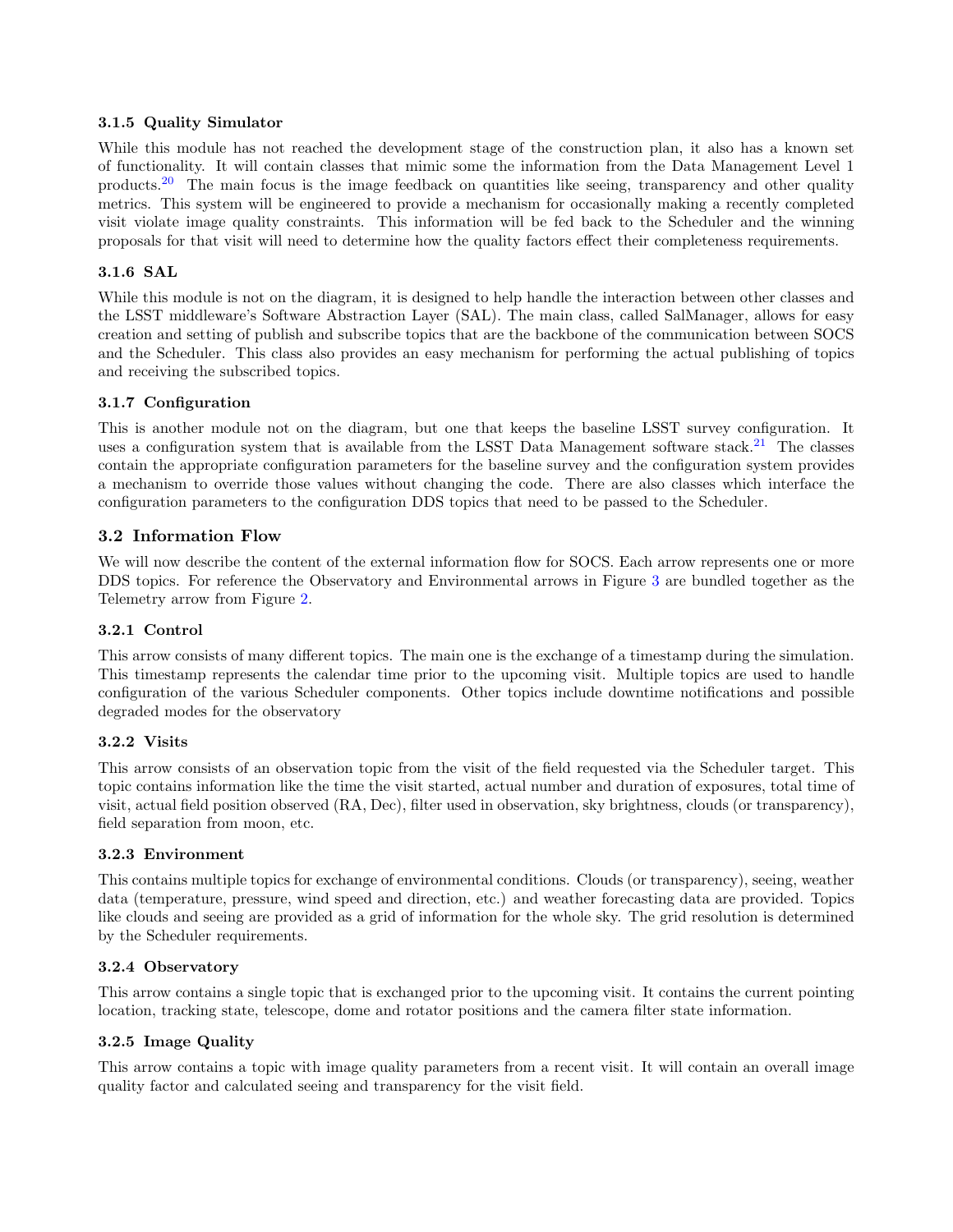#### 3.2.6 History

This arrow's main use is for setting up a new instance of the Scheduler based on the current running Scheduler. It contains a stream of observation topic messages that are read from a survey database. The contents of the topic messages are the same as the one from the Visit arrow.

#### 3.2.7 Config

This arrow represents any configuration coming from the Scheduler that outside systems, like SOCS or the OCS, might require. Currently, this is limited to the configuration of the LSST observation fields. For SOCS, the LSST field information is used to link against the target field request from the Scheduler.

#### 3.2.8 Targets

This represents the stream of targets requested by the Scheduler after considering all of the environmental, observatory and science requirements. The target topic contains information like the requested field, field position (RA, Dec), filter, number and duration of exposures.

#### 3.2.9 Sched Telem

This arrow represents a topic containing all of the relevant information the Scheduler used to make its decision about which target to request for observation. It consists of information like sky brightness, clouds, transparency, seeing, target distance from moon, rank from science drivers, interested science drivers, etc.

## 4. SOFTWARE ENGINEERING

OpSim3 had a document detailing all of the functional and performance requirements for the developed system which included those for the Scheduler. The refactoring of OpSim3 into the SOCS and Scheduler components necessitated a reorganization of the requirements document into one for each resulting system. The SOCS requirements document was adjusted to account for the new role as the harness for driving the Scheduler and placed under LSST project level change control.

A development plan for SOCS was created containing incremental releases, with a specific set of capabilities and validation activities for each one. This plan is captured in  $JIRA<sup>22</sup>$  $JIRA<sup>22</sup>$  $JIRA<sup>22</sup>$  release epics and described at a high level in Primavera<sup>[23](#page-7-11)</sup> which is a component of LSST's Project Management Controls System (PMCS).<sup>[24](#page-7-12)</sup> The plan is coordinated with the release timeline of the Scheduler due to their heavy interdependence. The detailed construction plan is also described in JIRA epics relating to each release epic, keeping track of individual tasks that mark the way to each release. Tracking the development process uses the LSST variant of Agile software development.<sup>[24](#page-7-12)</sup> The JIRA plan, releases, milestones and tasks are used periodically to report back to PMCS which computes earned value<sup>[24](#page-7-12)</sup> for the project and to organize the work of the development team.

The SOCS code is written in Python<sup>[25](#page-7-13)</sup> and is kept in a GitHub<sup>[26](#page-7-14)</sup> git repository. It follows the coding stan-dards<sup>[27](#page-7-15)</sup> from LSST Data Management and LSST Systems Engineering Simulations about templates, interfaces, coding and unit tests. The SOCS code follows the basic tenants of the Test Driven Design<sup>[28,](#page-7-16) [29](#page-7-17)</sup> (TDD) philosophy of software development. TDD requires writing tests before implementing code, helping to focus the design of the system. Also, unit tests are run during the implementation process at a fairly high frequency to uncover issues quickly. The baseline science survey configuration is also kept within the SOCS GitHub repository.

More importantly, each SOCS release is integrated and tested with the LSST Scheduler and the combined efforts from both the Telescope and Site and Systems Engineering Simulations teams. The capabilities of SOCS to drive the Scheduler for implementing the LSST survey are validated with specialized tools, such as the Metrics Analysis Framework<sup>[30](#page-7-18)</sup> and the participation of the science collaborations.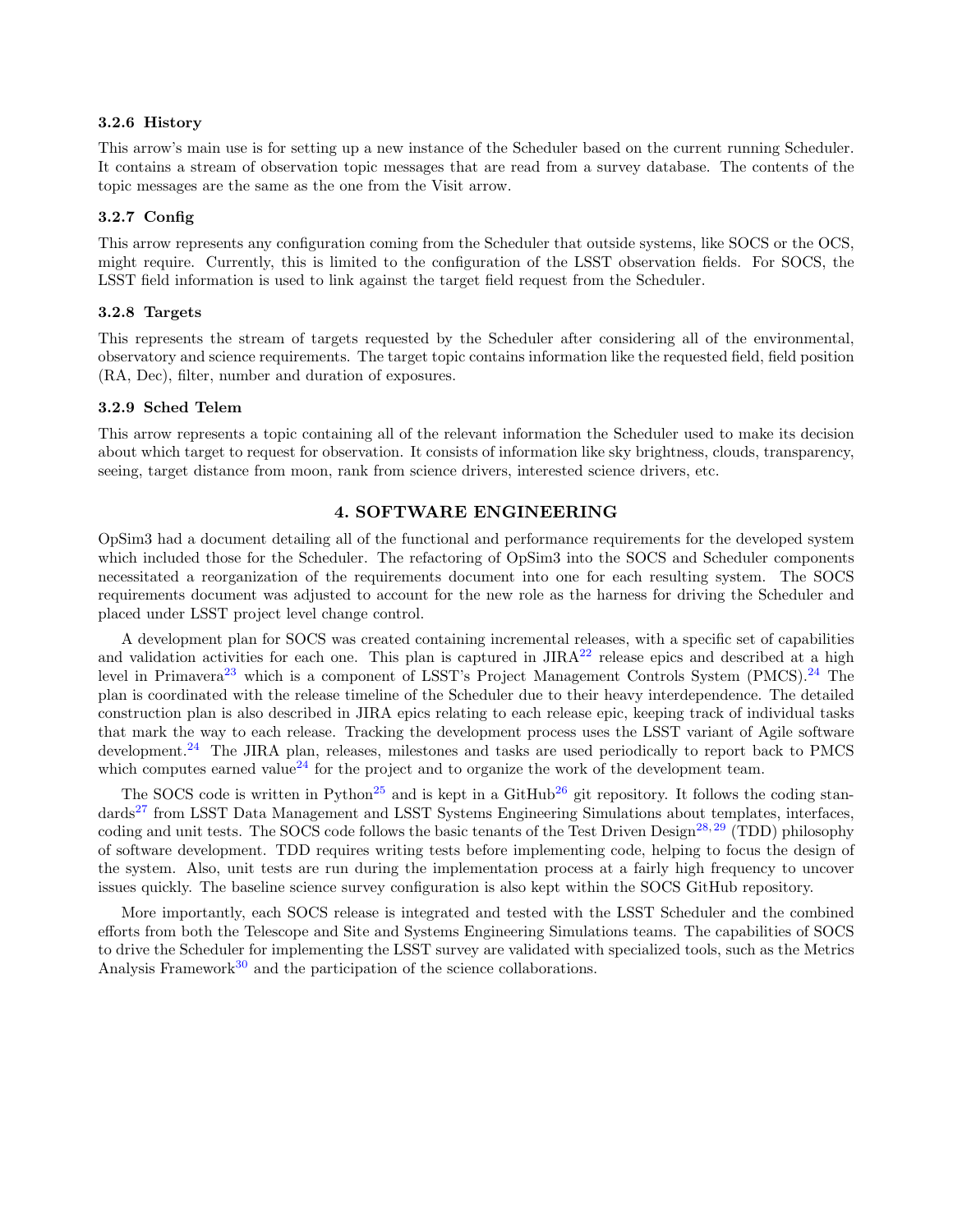#### 5. USE CASES

The separation of the Scheduler from the simulation harness allows for efficient development. This means only one code base has to be maintained to serve the separate input systems (OCS and SOCS). This separated approach and the use of a standard communication framework allow for some interesting use cases with respect to the SOCS/Scheduler combination. The main use case, the ability to run a full LSST survey, is not influenced by the system separation. The other cases are predicated off the idea that the Scheduler configuration running the LSST during operations can be injected into a new instance of the Scheduler. The new instance can be driven by SOCS to perform different scenarios while leaving the operating Scheduler unaffected. One scenario is advancing the Scheduler through a given time window in order to publish a list of targets that the LSST will visit within the caveats of environmental and instrumental conditions. Another scenario is to take the current Scheduler state and fast forward through the remaining survey to evaluate the efficiency based off the current progress. This mechanism can also be used to evaluate alternate scenarios for the survey, such as new proposals, proposals being finished or alternate configuration parameters.

#### 6. SUMMARY

In this paper, we have shown the necessity for refactoring OpSim3 into the LSST Scheduler and SOCS which is known collectively as OpSim4. We presented the construction plan and architecture design for SOCS including information flow. We provided evidence of the software engineering practices applied during the code development of SOCS. Lastly, we presented some use cases that demonstrated the unique capabilities of this separated system.

#### ACKNOWLEDGMENTS

Financial support for LSST comes from the National Science Foundation (NSF) through Cooperative Agreement No. 1258333, the Department of Energy (DOE) Office of Science under Contract No. DE-AC02-76SF00515, and private funding raised by the LSST Corporation. The NSF-funded LSST Project Office for construction was established as an operating center under management of the Association of Universities for Research in Astronomy (AURA). The DOE-funded effort to build the LSST camera is managed by the SLAC National Accelerator Laboratory (SLAC).

#### REFERENCES

- <span id="page-6-0"></span>[1] Kahn, S., "Final design of the Large Synoptic Survey Telescope," in [Ground-Based and Airborne Telescopes  $IV$ , Hall, H. J., Gilmozzi, R., and Marshall, H. K., eds., *Proc. SPIE* 9906, in press  $(2016)$ .
- <span id="page-6-1"></span>[2] Delgado, F. and Schumacher, G., "The LSST OCS scheduler design," in [Observatory Operations: Strategies, Processes, and Systems V, Peck, A. B., Benn, C. R., and Seaman, R. L., eds., Proc. SPIE 9149, 91490G (2014).
- [3] Delgado, F. et al., "The LSST operations simulator," in [Modeling, Systems Engineering, and Project Management for Astronomy VI, Angeli, G. Z. and Dierickx, P., eds., Proc. SPIE 9150, 915015 (2014).
- [4] Saha, A. et al., "Advancing the LSST Operations Simulator," in [American Astronomical Society Meeting Abstracts #221], American Astronomical Society Meeting Abstracts 221, 247.03 (Jan. 2013).
- [5] Ridgway, S. et al., "Simulation of autonomous observing with a ground-based telescope: the LSST experience," in [Observatory Operations: Strategies, Processes, and Systems III], Silva, D. R., Peck, A. B., and Soifer, B. T., eds., Proc. SPIE 7737, 77370Z (July 2010).
- [6] Krabbendam, V. et al., "LSST Operations Simulator," in [American Astronomical Society Meeting Abstracts, Bulletin of the American Astronomical Society 42, 217 (Jan. 2010).
- [7] Cook, K. H. et al., "LSST: Cadence Design and Simulation," in [American Astronomical Society Meeting Abstracts, Bulletin of the American Astronomical Society 41, 367 (Jan. 2009).
- [8] Pinto, P. A. et al., "LSST: Cadence Design and Simulation," in [American Astronomical Society Meeting Abstracts, Bulletin of the American Astronomical Society 39, 979 (Dec. 2007).
- [9] Delgado, F. et al., "LSST operation simulator implementation," in [Observatory Operations: Strategies, Processes, and Systems], Silva, D. R. and Doxsey, R. E., eds., Proc. SPIE 6270, 62701D (June 2006).